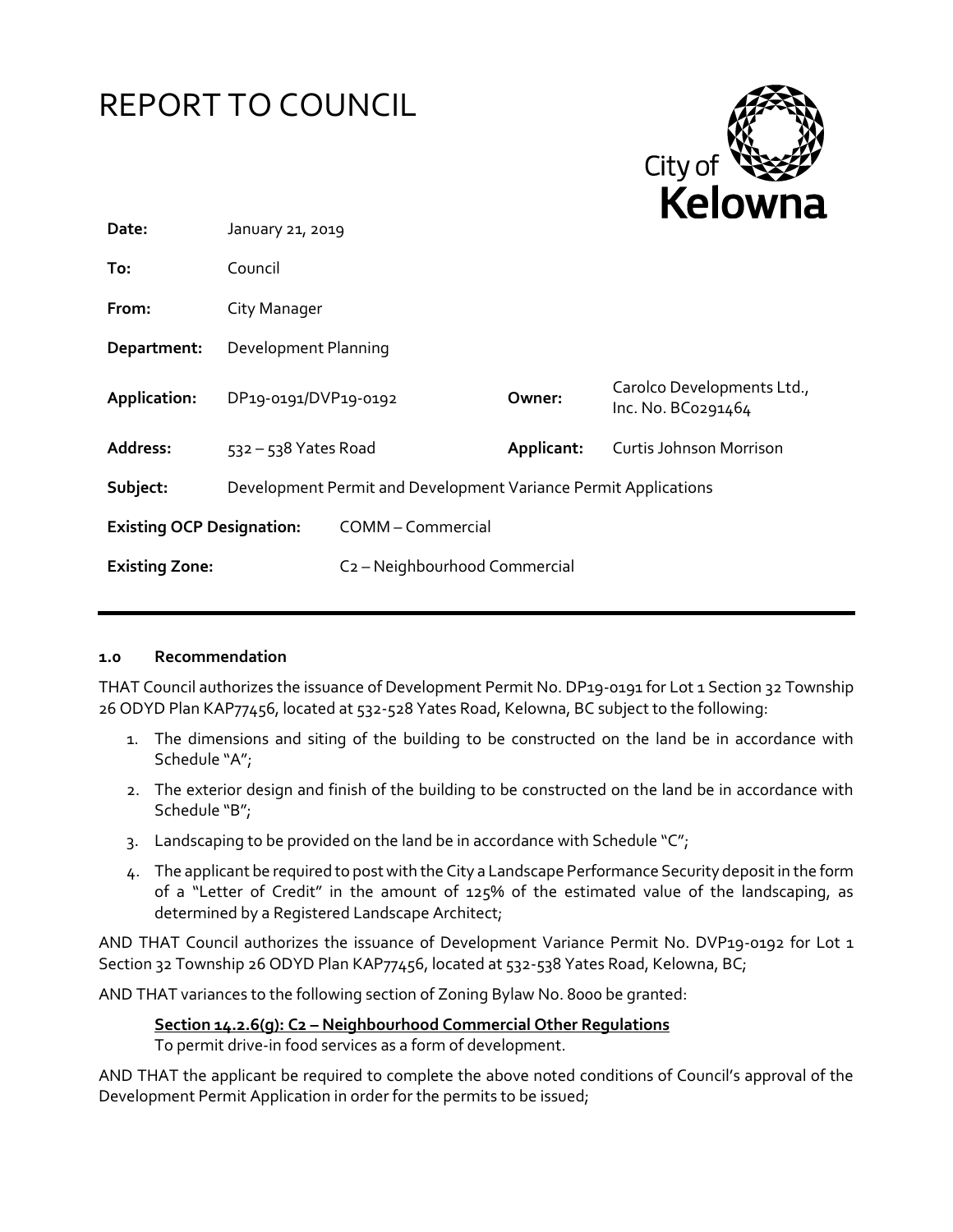AND FURTHER THAT this Development Permit and Development Variance Permit is valid for two (2) years from the date of Council approval, with no opportunity to extend.

### **2.0 Purpose**

To considerthe form and character of façade updates to a commercial building with a variance to allow drivein food services as a form of development.

## **3.0 Development Planning**

Development Planning Staff are supportive of the Development Permit and Development Variance Permit proposed in this application. The proposed façade updates are in general accordance with the City of Kelowna's Comprehensive Development Permit Area Design Guidelines as indicated in Attachment B.

## 3.1 Form and Character

This application proposes updates to the façade of an existing commercial building. Siding and trim are to be updated with neutral colours including grey, black, and white. Deep blue and green will be used as accent colours. The roofline, roof material, and other architectural features of the existing building will be maintained. Overall, the proposed alterations respect the existing architecture while providing modern updates that are consistent with Starbucks branding. Mature landscaping on-site is to be maintained, and the applicant has also proposed supplementary landscaping, a new patio area, and an enclosure to screen garbage and recycling bins.

## 3.2 Variance

The applicant is requesting a variance to allow drive in food services as a form of development on the subject property. While new drive in food services are not typically encouraged, the existing building was formerly used as a bank with drive-through services, so there is existing drive-through infrastructure in place. A variance is required to use the existing drive-through for a food primary establishment. The applicant has worked to reduce the impact of the proposed drive in a number of ways including locating the Starbucks on the southern portion of the property furthest away from residential neighbours, providing a sound attenuation wall on the north side of the property to mitigate noise, and by not proposing any illuminated fascia signage on the north side of the building. Adequate space has been provided for vehicle queueing.

### **4.0 Proposal**

# 4.1 Project Description

The applicant is proposing façade updates to an existing  $478$   $m<sup>2</sup>$  commercial building and are seeking approval to use the existing drive-through infrastructure for a food primary establishment. The existing building is proposed to be divided into two units, with the drive-through Starbucks proposed in the south unit and office space proposed in the north unit. Parking in accordance with Zoning Bylaw 8000 is provided with a surface parking lot, and access to the subject property is from Yates Road. Council Policy No. 367 with respect to neighbourhood notification was undertaken by the applicant.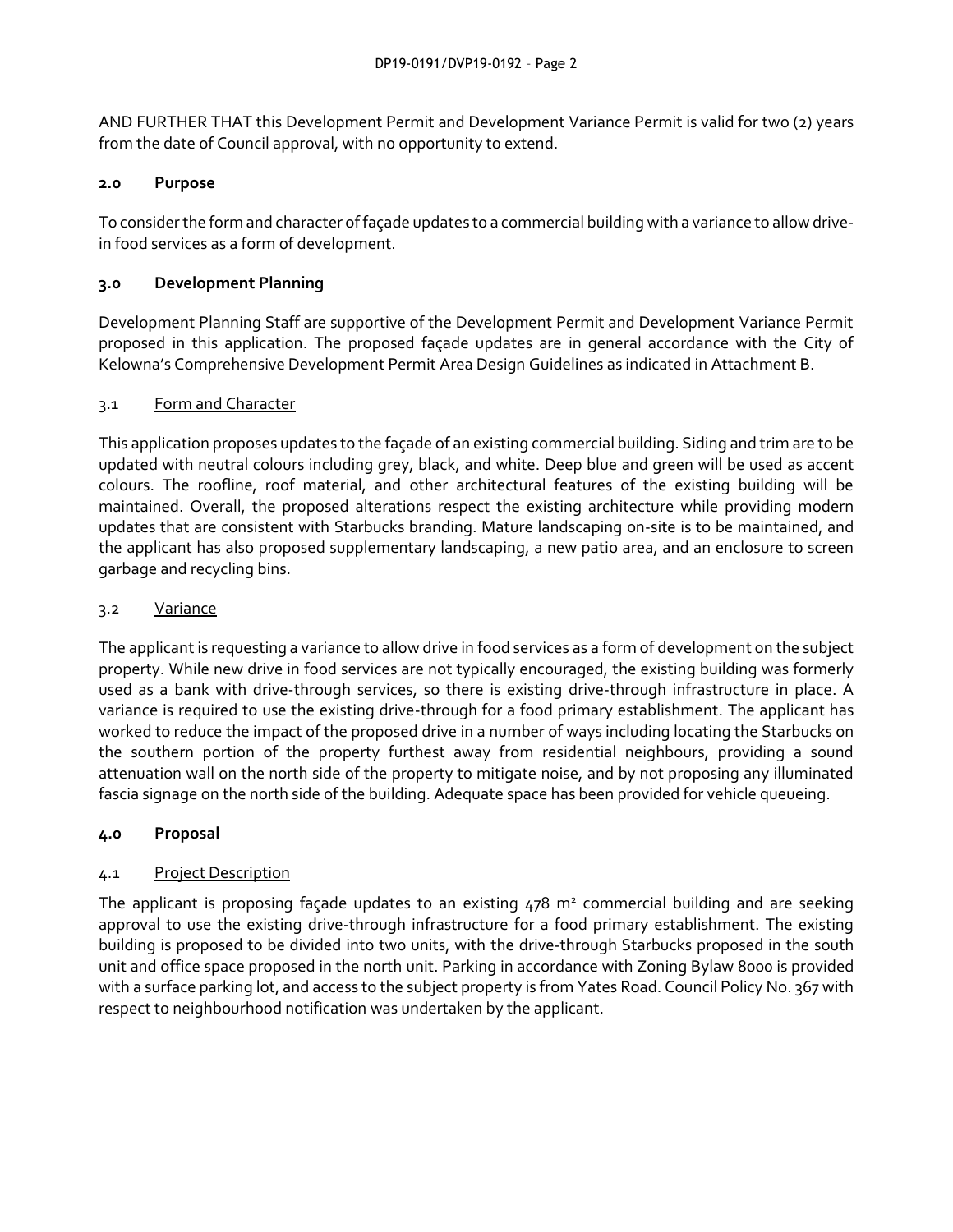## 4.2 Site Context

The subject property is located on the northeast corner of Yates Road and Glenmore Road. The subject property is located within the Glenmore – Clifton – Dilworth City Sector south of the Glenmore Valley Village Centre. Adjacent land uses are residential, as outlined below:

| <b>Orientation</b> | Zoning                                    | <b>Land Use</b>           |
|--------------------|-------------------------------------------|---------------------------|
| North              | RU <sub>5</sub> - Bareland Strata Housing | Single Dwelling Housing   |
| East               | RM5 - Medium Density Multiple Housing     | <b>Apartment Housing</b>  |
| South              | RM5 - Medium Density Multiple Housing     | <b>Apartment Housing</b>  |
| West               | RM2 – Low Density Row Housing             | Multiple Dwelling Housing |

## **Subject Property Map:** 532-538 Yates Road



## 4.3 Zoning Analysis Table

| <b>Zoning Analysis Table</b>                |                             |                            |  |  |  |
|---------------------------------------------|-----------------------------|----------------------------|--|--|--|
| <b>CRITERIA</b>                             | <b>C2 ZONE REQUIREMENTS</b> | <b>PROPOSAL</b>            |  |  |  |
| <b>Existing Lot/Subdivision Requlations</b> |                             |                            |  |  |  |
| Min. Lot Area                               | $1500 \text{ m}^2$          | $4682 \text{ m}^2$         |  |  |  |
| Min. Lot Width                              | 40.0 m                      | ±47 m                      |  |  |  |
| Min. Lot Depth                              | 30.0 m                      | ±97 m                      |  |  |  |
| <b>Development Regulations</b>              |                             |                            |  |  |  |
| Max. Floor Area Ratio                       | 0.3                         | 0.26                       |  |  |  |
| Max. Site Coverage (buildings)              | 40%                         | 26%                        |  |  |  |
| Max. Height                                 | 10.5 m / 2.5 storeys        | $6.1 \text{ m}$ / 1 storey |  |  |  |
| Min. Front Yard (west)                      | 4.5 m                       | 7.5 m                      |  |  |  |
| Min. Side Yard (south)                      | 4.5 m                       | 7.6 m                      |  |  |  |
| Min. Side Yard (north)                      | 2.0 <sub>m</sub>            | 7.1 m                      |  |  |  |
| Min. Rear Yard (west)                       | 3.0 $m$                     | 7.6 m                      |  |  |  |
| <b>Other Regulations</b>                    |                             |                            |  |  |  |
| <b>Parking Spaces</b>                       | 47                          | 51                         |  |  |  |